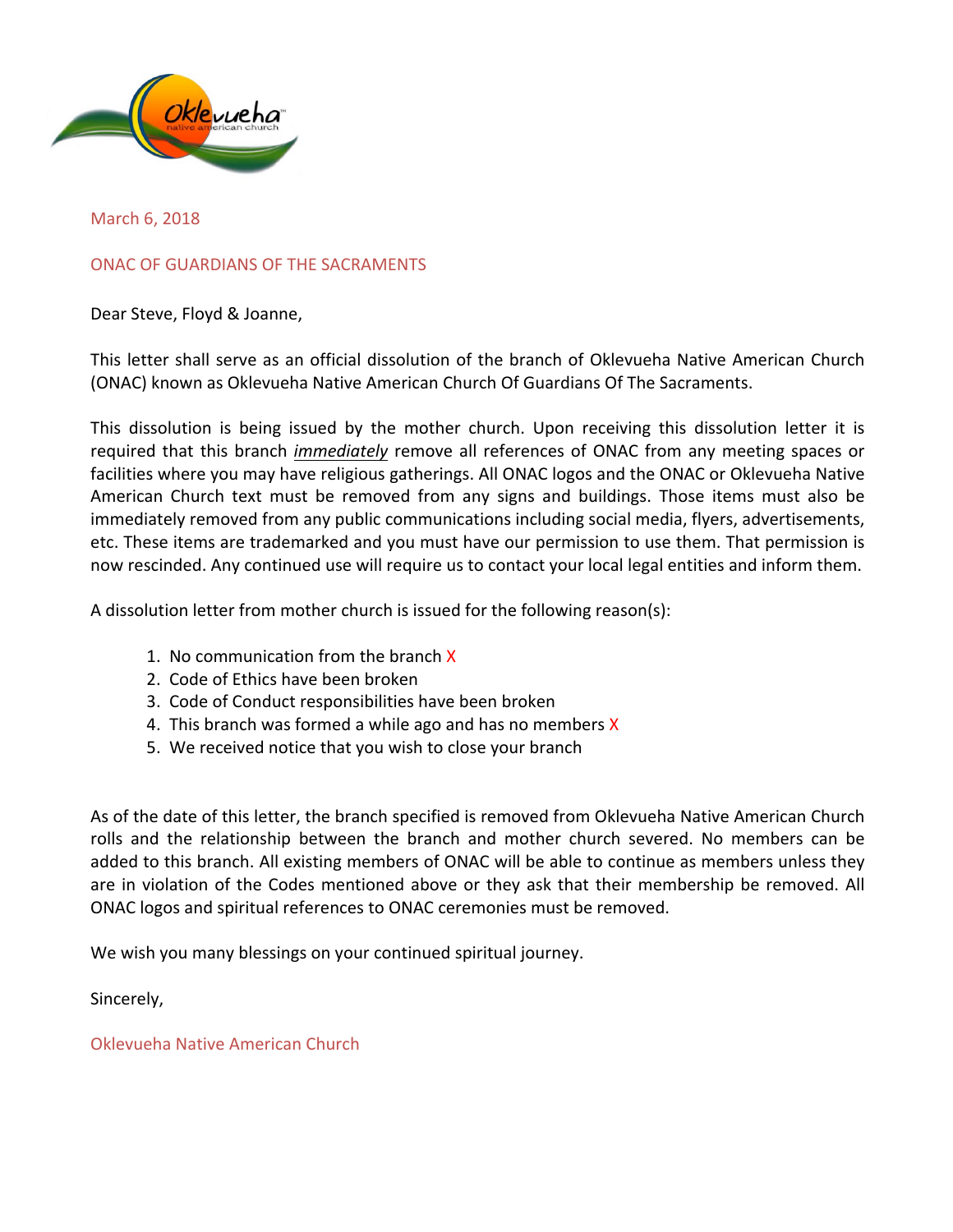Re: ONAC Letter of Dissolution 3/6/18 12:09pm To: Mother Church Cc: Joanne Matson Floyd Cordova

Call me ASAP. What is this all about??

Just because we haven't had forward progress this is what we get?? I'm doing all this on a disability income living in my RV by the way and why progress has been slow.

Since we have done nothing with our branch as of yet and this is truly what you're demanding I'll expect a prompt return of my \$7,000.

\_\_\_\_\_\_\_\_\_\_\_\_\_\_\_\_\_\_\_\_\_\_\_\_\_\_\_\_\_\_\_\_\_\_\_\_\_\_\_\_\_\_\_\_\_\_\_\_\_\_\_\_\_\_\_\_\_\_\_\_\_\_\_\_\_\_\_\_\_

707-972-7455

Love & Light Steve

Hi Steve, 3/6/18 12:39pm

 $\mathcal{L}$ 

We have sent all branches new policies and procedures, our new infrastructure, as well as a sacrament form that was required to be filled out by February 16th. We have not heard from your branch for quite some time and you have not replied to anything we have sent out. It has been unknown if your branch has been active. Have you seen the policies we have sent out and the sacrament for that needed to be completed? Please find them attached.

ONAC Mother Church

Dear Branch Leaders,

To those who have sent in your completed ONAC Sacrament Form as requested, *thank you*.

For those who have not had the opportunity to send the completed form (attached for your convenience), please be advised that this is due by sunset PST on **FRIDAY, 16 February**.

Respectfully,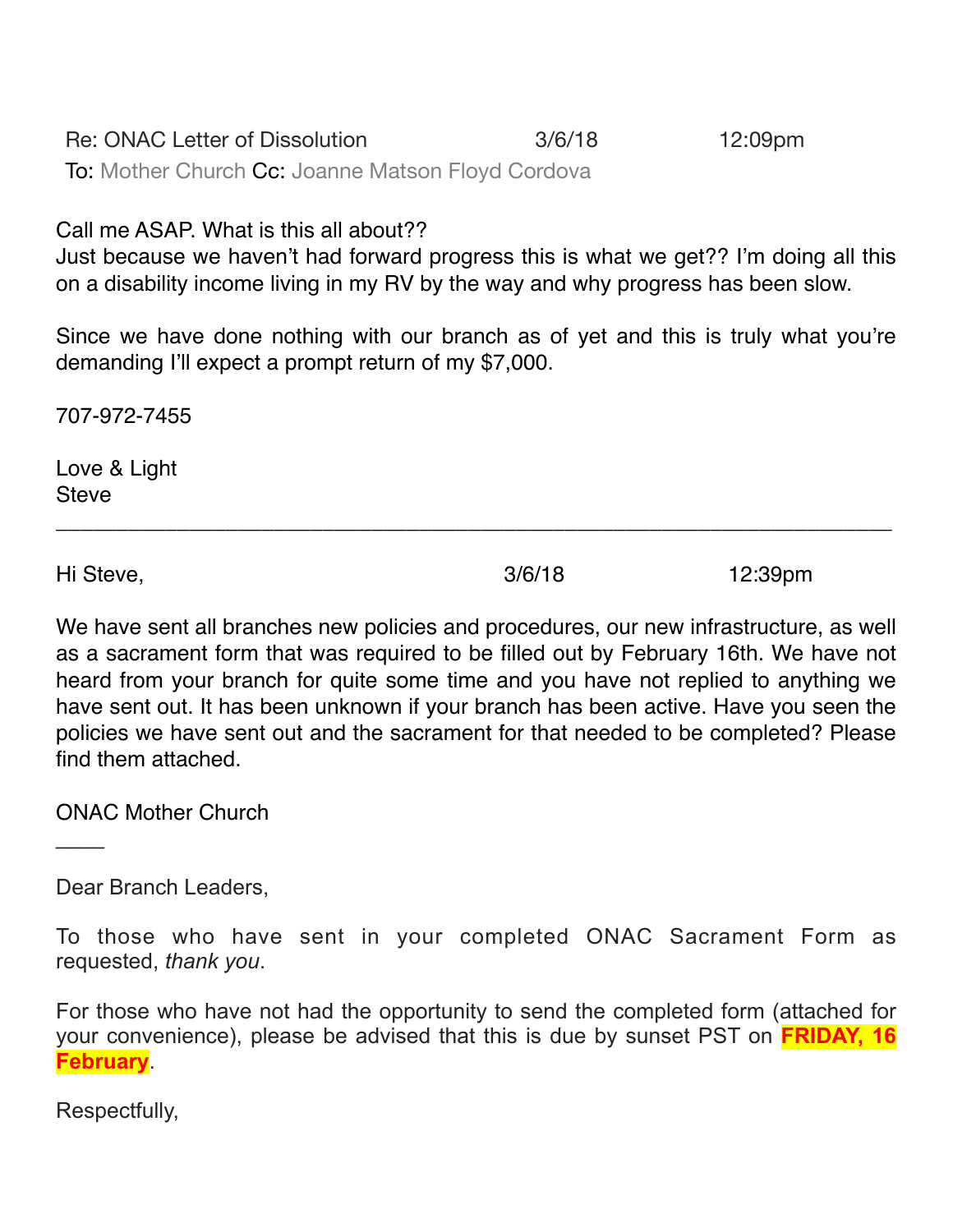\_\_\_\_\_\_\_\_\_\_\_\_\_\_\_\_\_\_\_\_\_\_\_\_\_\_\_\_\_\_\_\_\_\_\_\_\_\_\_\_\_\_\_\_\_\_\_\_\_\_\_\_\_\_\_\_\_\_\_\_\_\_\_\_\_\_\_\_\_

3/6/18 3/6/18 1:13pm

Yes I did see new items. Last contact I was waiting on Traci for additional info on how to take on members while trying to figure out how to buy a card printer. Since we were stagnant waiting on a card printer I didn't see a need to push it. To receive this notice without even a call to checkin seems quite drastic and alarming. So since I didn't checkin you just cut us loose?? Like I said before since our branch never had a chance to get going and this is how you choose to do business promptly please return my \$7,000 and we part ways I guess. Until then the branch stands as I see it.

707-972-7455 Love & Light **Steve** 

Hi Steve, 3/8/18 9:40pm

\_\_\_\_\_\_\_\_\_\_\_\_\_\_\_\_\_\_\_\_\_\_\_\_\_\_\_\_\_\_\_\_\_\_\_\_\_\_\_\_\_\_\_\_\_\_\_\_\_\_\_\_\_\_\_\_\_\_\_\_\_\_\_\_\_\_\_\_\_

You misunderstand. This is a Church, not a business. Your contribution of \$7,000.00 is exactly that, a contribution. A contribution for a branch under a Church. You were sent a copy of the policies and procedures, you were also sent a date to have this finished by and sent in. You were sent another email letting you know the day before time was up to send it in. Even if you aren't open, we don't understand why you still chose not to fill it out and send it in. Tracie has not been working that area of ONAC for months now. We are not sure why you have not reached out to anyone else at ONAC or Mother Church. You will not need to buy a card printer as Mother Church, this year, will be making all membership cards. If you do have members, you need to direct them to the website to apply for membership. You would need to provide them with a Letter of Recommendation as authorization for that person to become a member under your branch. This will be changing in the coming months as we will be providing an easier way for branches to sign up their members. Again, all memberships and membership cards will be coming through the Mother Church.

Have you been working with people or signing up members? We have no record of your branch ever sending in a list of names of anyone you may have been working with. Please let us know in that respect. We are unable to recognize your branch unless you are able to agree to the policies and procedures and fill out the form we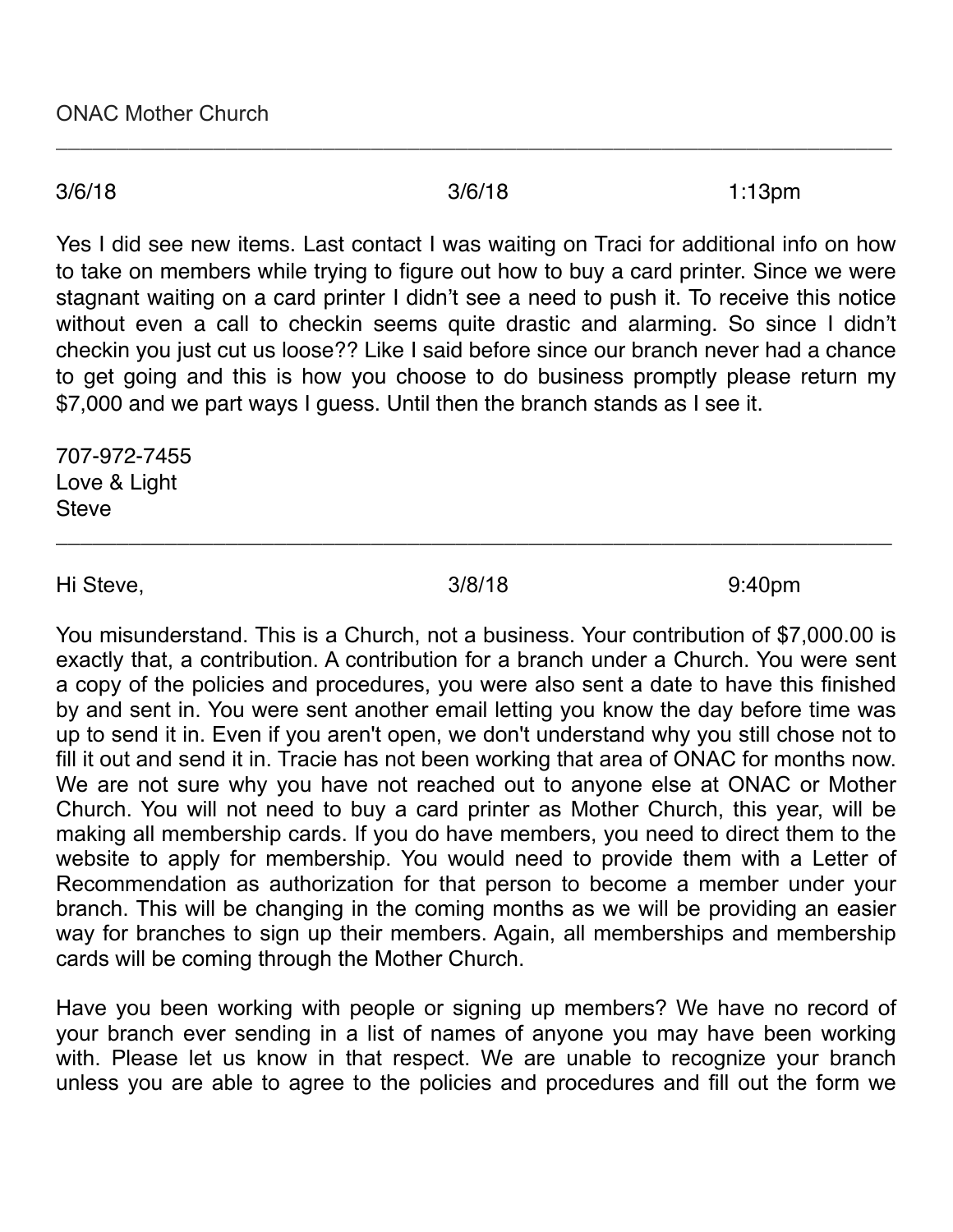requested. We also never got a response from this branch about another letter that came out from the Council Of Elders. Please see that email below.

Respectfully,

ONAC Mother Church

\*\*\*\*\*\*\*\*\*\*\*\*\*\*\*\*\*\*\*\*\*\*\*\*\*\*\*\*\*\*\*\*\*\*\*\*\*\*\*

Dear Branch Leaders,

Oklevueha NAC has a mission to honor and respect our indigenous American cultures and their medicines and sacraments as well as their ceremonies and intentions. In our efforts to be sure we are in integrity with the tribal uses of these sacred things, we have had to review how our members are using or participating with these ways. In doing so, we have found a few practices among our members that we cannot condone as part of our work. We also cannot and will not defend members that continue to do things in ways that are counter to the historical, traditional medicine work that we support.

One specific process that we have become aware of recently is the manufacture and use of DMT. While it is a derivative of the same natural plants and substances used by native medicine people in South America to create Ayahuasca, it is not created by natural processes, but instead is a refined and altered drug rather than a traditional medicine/sacrament. No tribes we are aware of condone the use of this product as part of their spiritual or healing work. It is similar in some ways to what has been done with the coca plant. Coca leaves are beneficial and the tea made from them along with other related items are useful and beneficial when used by natives to increase energy and help people physical and mentally. However, when coca is altered and refined into Cocaine and it's many derivatives, they are not only destructive and dangerous, but are not condoned by any tribal elders or medicine people that we are aware of.

We expect our members and especially our branch leaders to be aware of these concerns and to not participate or facilitate the use of DMT or the incorrect or untrained use of Ayahuasca in any branch or setting where Oklevueha members are present. Selling these items to anyone for personal use is illegal and not condoned or protected by ONAC. We reiterate that even approved sacraments and medicines should not be used without the supervision of approved medicine people.

Respectfully,

ONAC Council of Elders Aho Mitakuye Oyasin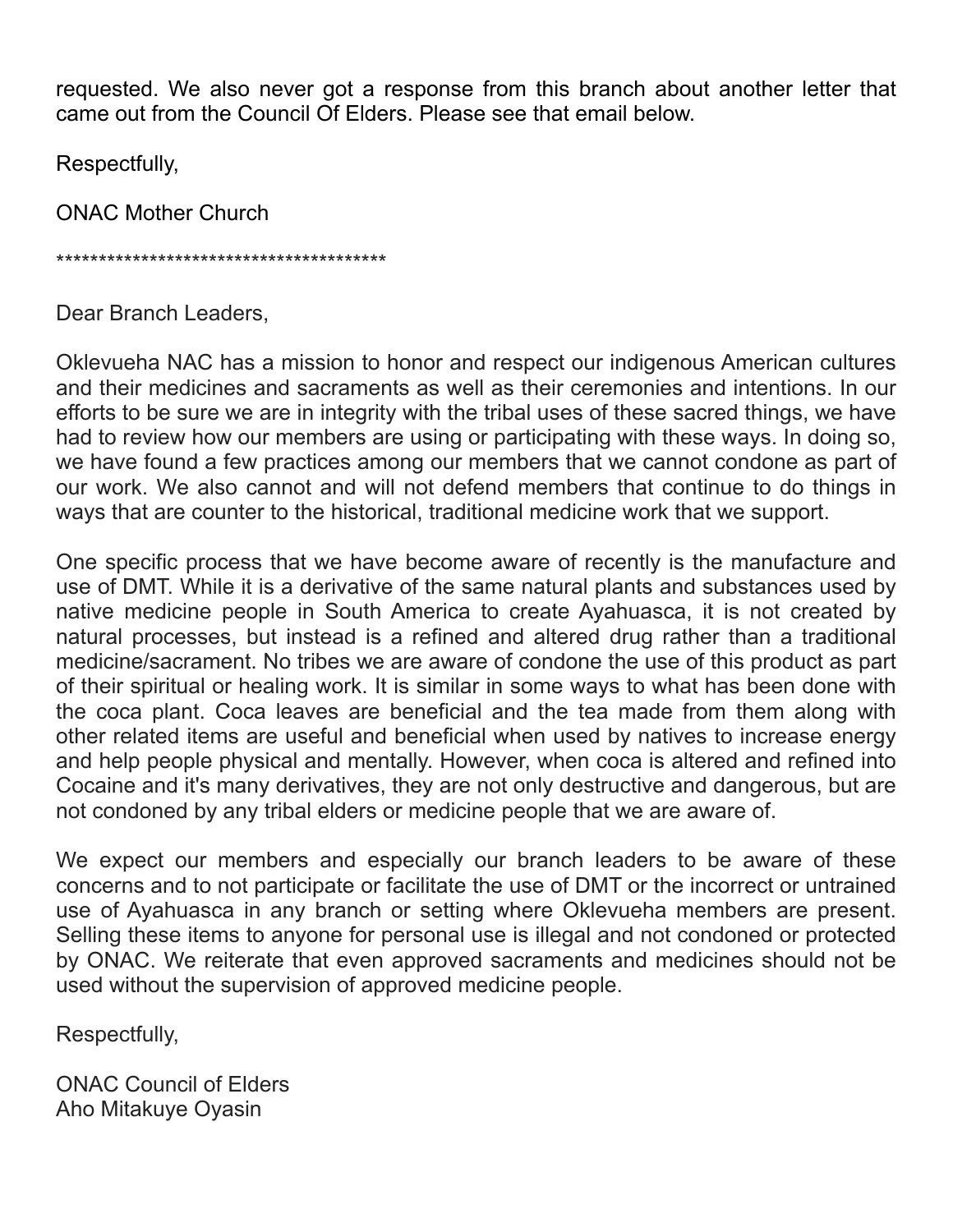$3/9/18$   $9:34$ am

To ONAC and whomever sent the branch dissolution to Guardians of the Sacraments and followup comments,

\_\_\_\_\_\_\_\_\_\_\_\_\_\_\_\_\_\_\_\_\_\_\_\_\_\_\_\_\_\_\_\_\_\_\_\_\_\_\_\_\_\_\_\_\_\_\_\_\_\_\_\_\_\_\_\_\_\_\_\_\_\_\_\_\_\_\_\_\_

You are the ones mistaken, I do not misunderstand anything other than this recent ONAC action. No contact from ONAC simply saying; hey we noticed you haven't returned your branch info yet, what's up? Can we help? Granted, I as COO of our branch didn't officially respond as dictated by 2/16/18: Our contact was Tracie Butcher and we were never informed by anyone she no longer worked as our contact until 3/8/18, as we awaited her reply and our further funding for a card printer she knew all about. So how is it my fault your chain of command was interrupted by you and I/We were NOT informed? My \$7,000 "contribution" was for a legitimate earthbased NA church, not to be treated and abandon like this, in a sense stealing the last of my disability savings without due cause!! No warning, no phone call, simply blindsided by this dissolution, with the excuse, well we send you emails. Not even who is sending this, is this you James? What a way to run a supposed honorable Native American organizational and yes it is a business the way it is being handled and monetarily charged. Our worst fears have been realized that you Are all about the money, showing little regard and consideration for your members. You all might want to take a step back and look in the mirror at your own codes, responsibilities, accountabilities, honor and inherent integrity.

## Let's go over a little of my history that ONAC is aware of through emails, texts and conversations.

I Steve Casebeer was GodMed Cannabis capsules and GodMed Synergistic Herbal corp. in 2011 until I became collateral damage of the bay-area drug-war. After my breakdown my family abandon me and I lived for years in and near the wilderness of SW Oregon living on food-stamps once a month. Through my Shaman studies, prayers and meditations I became one with it all so to speak and was giving the vision to bring Gods Whole Plant Medicines back through churches instead.

11/25/14 I 1st reach out to ONAC about an independent branch. Spoke to Shaun

12/16/14 1st contact from James 'Flaming Eagle' Mooney with phone number

12-18-14 James and I talk explaining all the legal protections for all earth-based Sacraments (as stated on ONAC's membership card) provided by his NA church. It came down to if I ever have the money (\$5,000) it should be all good, shipping and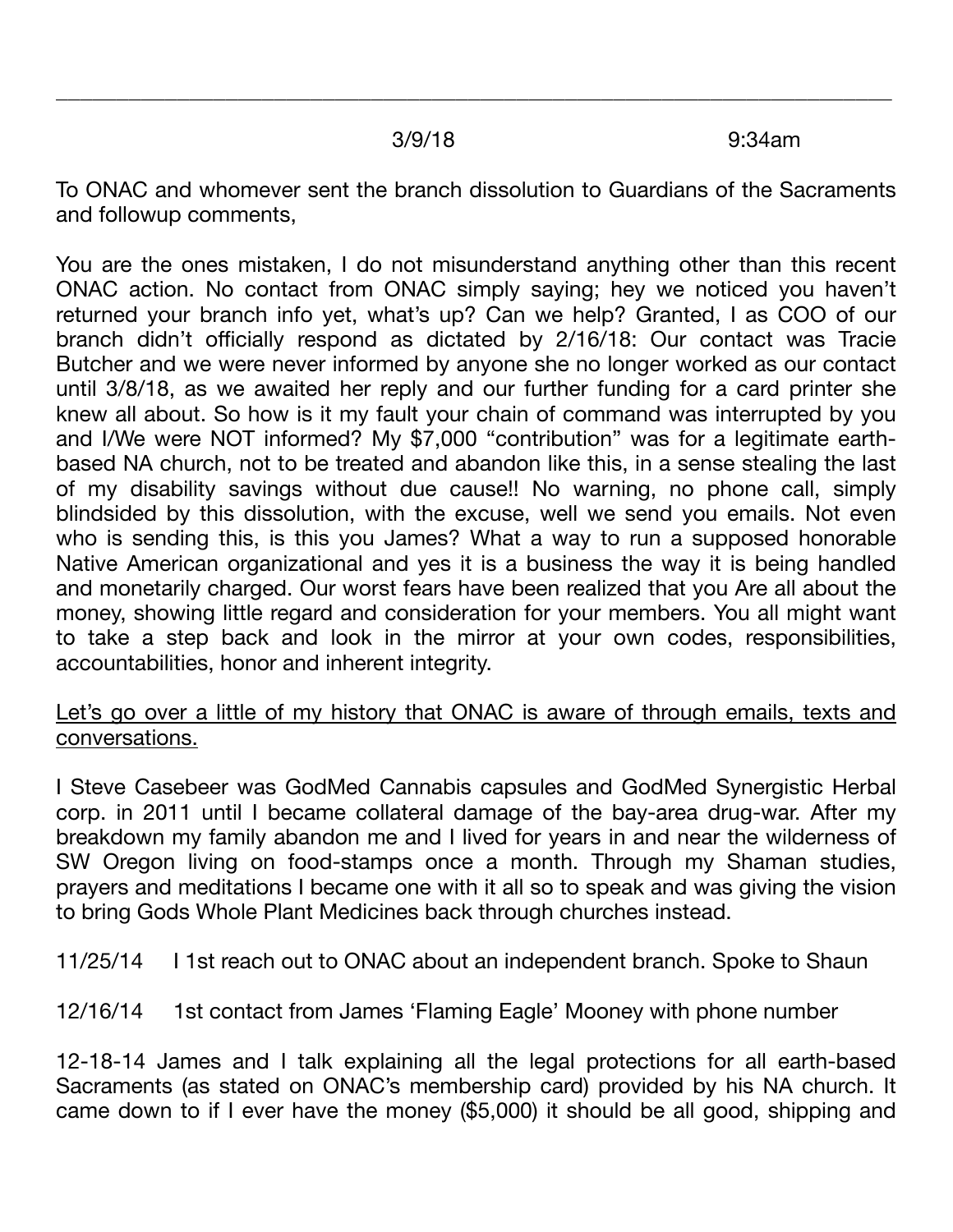everything. [My feeling even then were it kinda seems like a lot about get the money first]

2015 I stepped out in Faith from the wilderness and went to Dr. William Courtney to see if he would be the president of the ONAC branch I wished to establish. Because Dr. Courtney promotes everyone eating a little raw Cannabis each day and I provided a simple means to do so he agreed, but not for a year or so because of state litigations he said. The federal court was good but waiting on state ok's. While Dr Courtney was filling out my California recommendation he was Also speaking with James Mooney about all these state and federal legalities.

2015-16 I filed and was able to receive SS disability benefits so to finally have the funds to create the vision of a churches. Branch price now \$7,000. [a little suspicious]

1/16/17 I reach out to ONAC's Tracie Butcher. We talk and I also ask the question of all the other branch contacts and Traci said yeah sure when you're a branch. [thinking, oh ok] I was shocked and alarmed to hear the branch price was now \$35,000!! [way more suspicious]

1/31/17 Tracie verifying our 3 needed ONAC to create our branch 'Guardians of the Sacraments''. I find out ONAC will honor the \$7,000 I was previously quoted for a branch. [sure they'll take whatever cash I have and it still seems like the only legal way to go]

5/29/17 application and farming guidelines received from Tracie

6/26/17 Tracie questions where my check is [asking repeatedly about the list of branches and contact, sure later after you get your branch was the indication again]

7/10/17 Final \$1,000 of \$7,000 branch payment in route

7/12/17 Receive video branch Blessing between James, Joanne, Floyd and Myself [seemed very nice and legit]

9/29/19 Ongoing talks with Tracie on how we take this vision forward. Several talks between Tracie, Joanne and I

10/6/17 Receive policy for mailing Sacraments from Tracie. {being able to mail Sacraments is critical to our mission!!!} Discussing what card printer ONAC uses and we find out if ONAC prints the cards they keep the \$200 membership fee, which doesn't work for us. [Joanne and I still asking for the promised list of branches and contact info to collaborate and better heal others]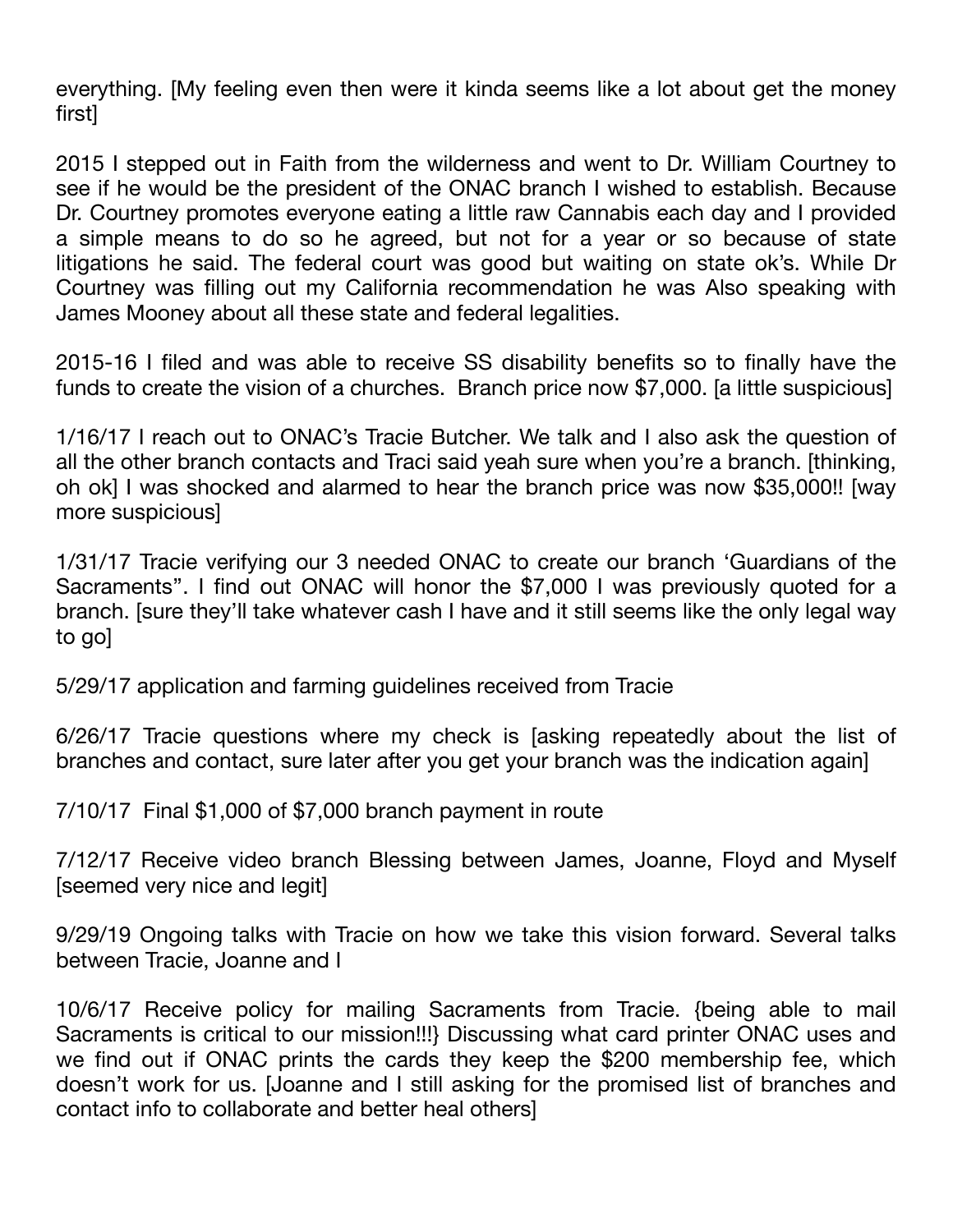12/6/17 Asking Tracie whens a good time to chat, many questions for ONAC. Find out we can print our own cards. Trying to find the \$2,000 for card printer and software.

12/15/17 Tracie says she hurt her back really bad, apologizes, have been just out of it.

**This was our last direct contact with ONAC because Tracie knew everything. We had no grows, no members and were trying to raise funds for the printer to start taking on members. Tracie was to be getting back to us on exactly how to take on members; which was apparently interrupt by you removing Tracie as our contact unbeknown to us!!!**

I saw no more need to contact ONAC until we were able to take on members, partner with growers and get started shipping Sacraments. Your new guidelines came but were set-aside not pertaining to us yet because of what was previously stated to Tracie.

2/16/18 Out of the blue we receive dissolution letter and I call Tracie immediately only to have Shaun answer. Says Tracie no longer uses this number, he knows nothing about church management only web stuff while I'm laughing at the absurdity of it all. I also ask Shaun about the branch contact list we'd been promised all these months and was told that would never happen; 1st we'd been told that, a huge shock and another indicator we'd been unwittingly deceived. I email a short response asking for a return phone call only to receive a short blunt email. Again I reply asking for call back, no return call or contact. Late 2/8/18 I receive the statement I'm now finishing this response to.

## **No contact from ONAC simply saying; hey we noticed you haven't returned your branch info yet, what's up? Can we help?** Reasons as stated:

A dissolution letter from mother church is issued for the following reason(s):

- 1. No communication from the branch X
- 2. Code of Ethics have been broken
- 3. Code of Conduct responsibilities have been broken
- 4. This branch was formed a while ago and has no members  $X$
- 5. We received notice that you wish to close your branch

## **Answers to allegations:**

- 1. False, I made last contact with Tracie Butcher and was awaiting return contact
- 2. How?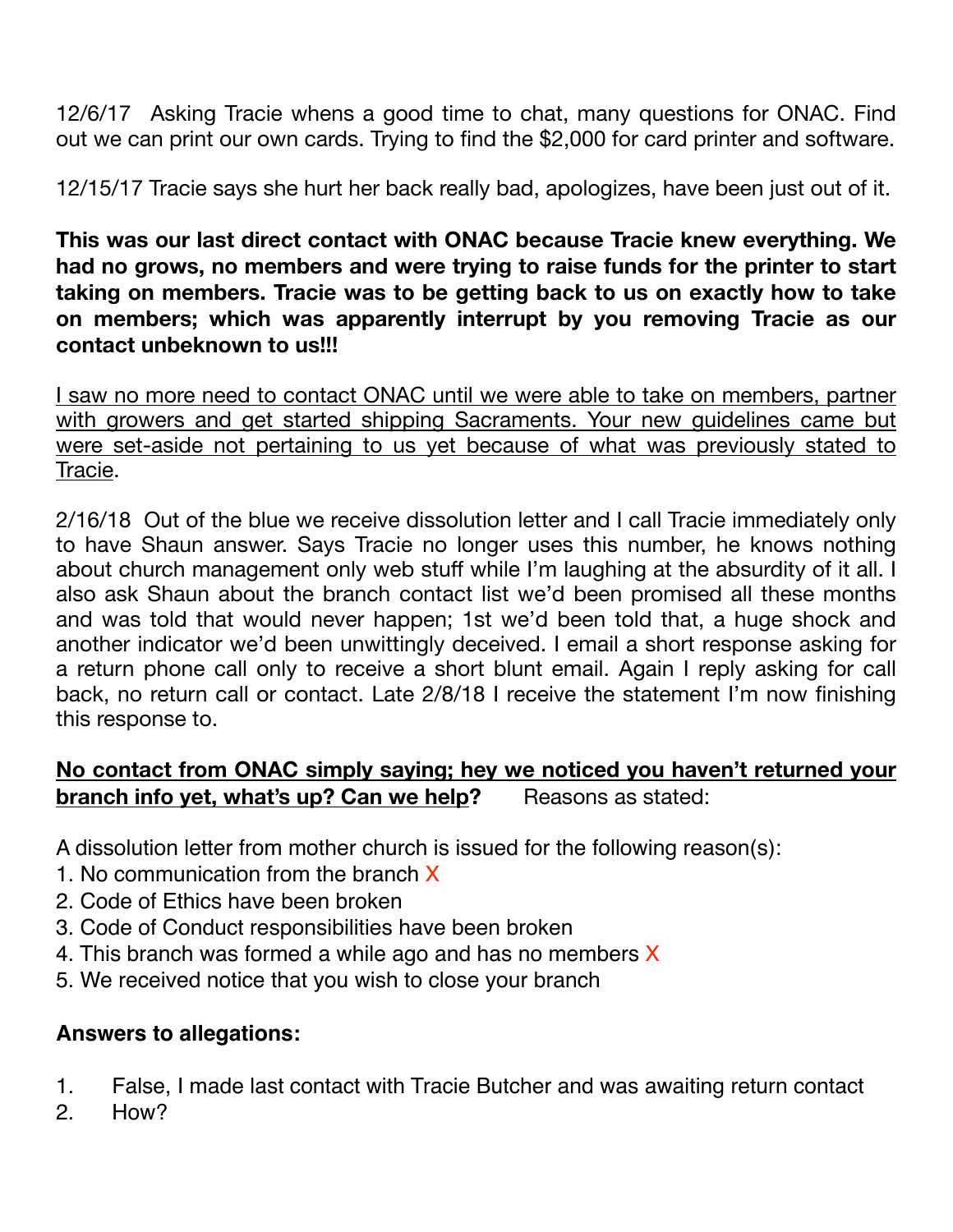3. How?

4. True, ONAC was fully aware of our funding position and lack of ability to take on members. There was never a timeframe given in which our branch had to start accumulating members.

Every extra dollar I have living on disability goes to our churches creation while parking my RV domicile/church wherever I can!!!

5. You received notice we wished to close our branch from whom; Joanne, Floyd or Myself?

Hearsay as a reason for a no-warning branch dissolution? Why after after all this time, effort and investing the last of my disability settlement would I wish to close my branch that by ONAC's heartless decision and actions never even got the chance to open; unless of course ONAC has actually deceived Joanne, Floyd, Myself and others for monetary gain???

OK, let's talk about hearsay:

1. Is it true that technically ONAC's only legal Sacrament is Peyote? Not all of what is proudly proclaimed on every members cards?

2. Is it true there are members in legal battles and even jail that ONAC is not providing legal representation for as was implied if not directly expressed to its members?

3. And a huge question critical to our mission and mainly why I chose to invest \$7,000 and establish a branch with ONAC: Is it true that ONAC's refuses to provide legal council for the injunction filed by me 11/29/17 United States District Court Portland Oregon against the USPS Post Mater General and others? I understand legal council was provided by ONAC for the 1st filing but refuses to provide legal council for this 2nd filing? Also is it true ONAC wants their name removed completely turning their backs on its ethical responsibilities?

Our branch was also on hold awaiting the results of ONAC's actions; will they provide legal council to fight and win this critical case for our branch and all branches Sacrament shipping. What we were told as current legal fact along with ONAC provided shipping guidelines and labeling options [more deliberate deceptions to members and branches?].

To me it seems obvious you chose to issue this dissolution letter based on hearsay, your own self interests and Not facts; Taking no consideration for our branch, how long and hard we've been trying to do it all just right with very limited funds. **A simply**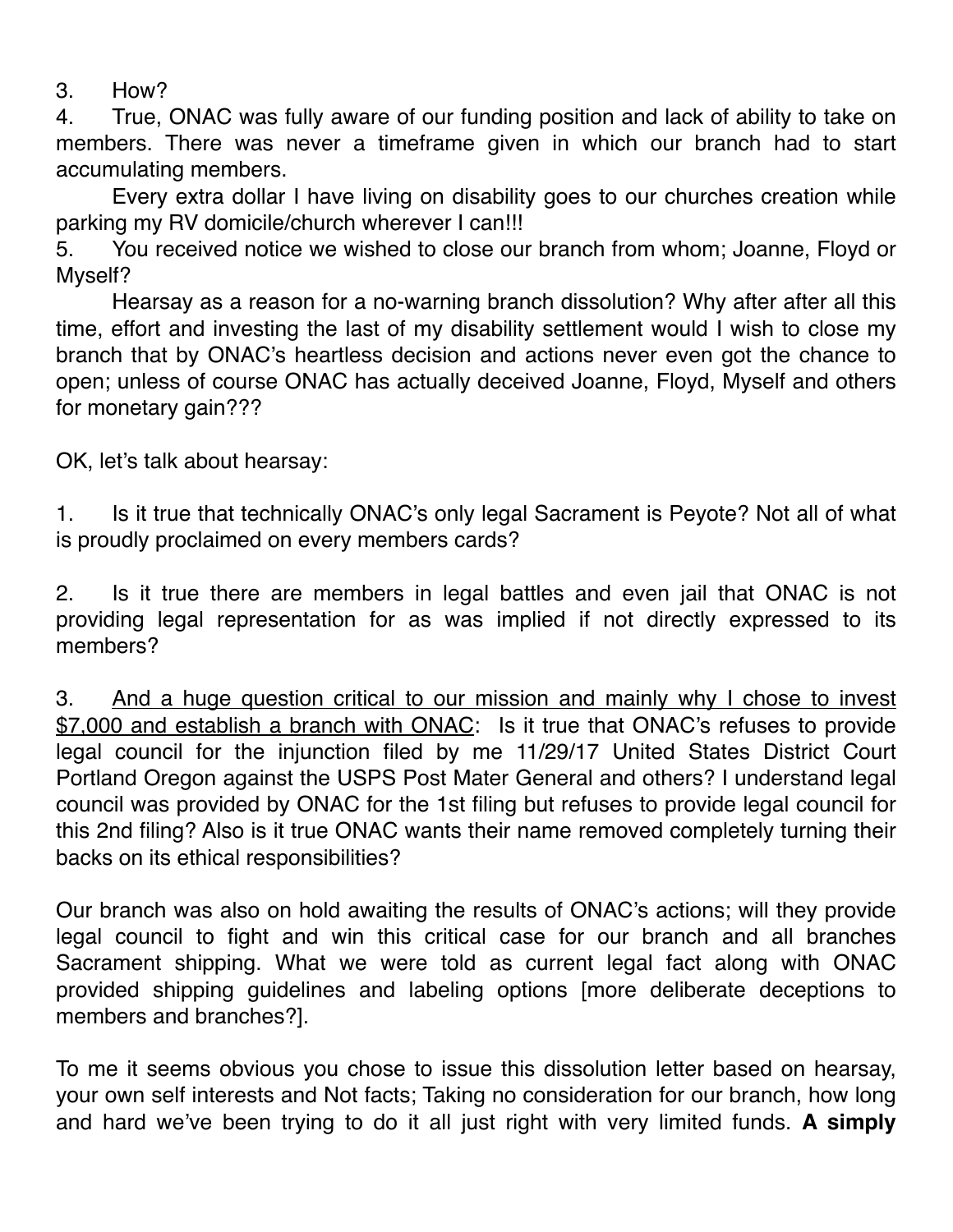**phone call would have cleared up any misunderstanding**. It saddens me to see this type behavior from what I thought to be an honorable earth-based organization. Throughout my contact with ONAC it has felt it's a lot about the money.

Joanne, Floyd and I discussed this all about the money factor on more than one occasion. Not knowing better I still chose to invest the last of my disability funds towards the Vision I'd been giving many years ago in the wilderness; to provide Gods Medicines to those that needed it.

Again given this recent action of dissolution and subsequent excuses by ONAC I demand my \$7,000 be returned immediately before additional damages and publicity may be incurred by ONAC. Church of Common Sense

Acc#: \*\*\*\*\*\*\*\* RT#: \*\*\*\*\*\*\*\*\*

Thank you for reviling the true nature of ONAC before our branch actually got up and going to find all this out later, threatening us, our Sacraments and our future members.

Steve Casebeer COO Guardians of the Sacraments

With support of: President Floyd Cordova and CEO Joanne Matson

Love & Light Indigo Steve Make It A Great Day...

*"Let food be thy medicine and medicine be thy food" ~ Hippocrates*

*"The doctor of the future will give no medicine, but will interest his patients in the care of the human frame, in diet and in the cause and prevention of disease." Thomas Edison*

\_\_\_\_\_\_\_\_\_\_\_\_\_\_\_\_\_\_\_\_\_\_\_\_\_\_\_\_\_\_\_\_\_\_\_\_\_\_\_\_\_\_\_\_\_\_\_\_\_\_\_\_\_\_\_\_\_\_\_\_\_\_\_\_\_\_\_\_\_

\_\_\_\_\_\_\_\_\_\_\_\_\_\_\_\_\_\_\_\_\_\_\_\_\_\_\_\_\_\_\_\_\_\_\_\_\_\_\_\_\_\_\_\_\_\_\_\_\_\_\_\_\_\_\_\_\_\_\_\_\_\_\_\_\_\_\_\_\_

Still NO response from ONAC. Sad to see NO Integrity in the ONAC Organization…